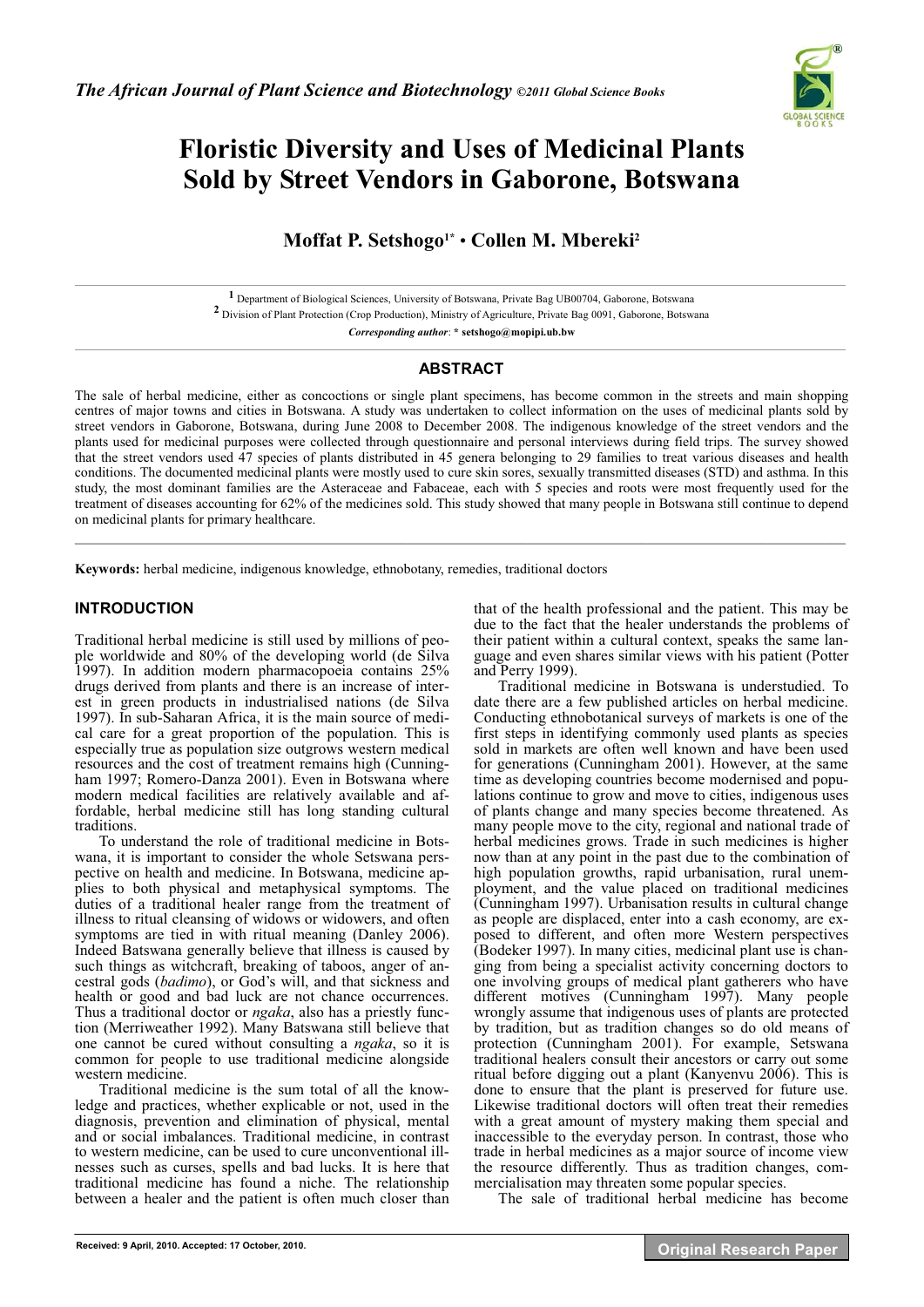common in Botswana during the last decade. This is done in both temporary and permanent kiosks at various places in towns and cities. A study was commissioned from June 2008 to December 2008 to document the uses of various plants sold by street vendors in Gaborone, Botswana. A compendium of diseases cured and methods of preparation used were also documented.

#### **MATERIALS AND METHODS**

#### **The study area**

Gaborone is the capital and largest city of Botswana with a population of 186 007 people (Population and Housing Census 2001). It occurs at coordinates 24°39'29"S 25°54'44"E. It is the center of the national economy. This then results in in-migration from rural areas in search of employment and other livelihood improvement activities. When employment is not readily available, people explore other means of sustenance in the city.

One way of making a living in Gaborone is through market vending. Market stalls are erected at various places throughout the city. All sorts of items and services are sold, from produce, to cloths, crafts, and cell phone repairs. Stalls selling traditional medicine occur mainly at the only railway and bus station in the city.

#### **Survey and interviewing of vendors**

The main method of gathering data was through interviewing and observations. Nine interviews comprising seven females and two males were conducted. Each interview lasted at least one hour and many lasted several hours as it was found useful to sit with the vendor and observe as he/she helped customers. The interviews were semi-structured to allow the conversation to flow naturally. Each stall was surveyed by recording all of the plants that were sold. Local names, uses, preparation and any relevant botanical information were also recorded. In cases where vendors were selling too many plants, a focus was on only those that were the most popular.

#### **Data analysis**

The data was analysed for consistency of use for various species between vendors. This was much easier to do because of few vendors involved. Where there was ambiguity in use of the various species, the data was not used and there were few instances where this was the case. Generally, the vendors also tried as much as is possible to stock herbal medicines used to treat different ailments.

#### **Species identification**

Species were identified, initially, by their common local names given in *Setswana*. The main challenge was that sometimes medicinal plants would have specific names used only by traditional doctors. Confirmation of all samples was done with the help of the University of Botswana Herbarium (UCGB), and voucher specimens deposited with the herbarium.

#### **RESULTS**

The results of the survey are presented in **Table 1**. The plants are arranged alphabetically by family, then by genera and finally by species. There are 47 species belonging to 45 genera in 29 families of flowering plants. Species botanical name, family, local name (either *Setswana* or English or both, where known), parts used, methods of preparation, administration of medicine and ailments, diseases or conditions treated are listed for each species. The vendors sell herbal medicine used to cure various diseases including sores, diarrhoea, diabetes, asthma, stomach pains, coughs, aphrodisiacs, malnutrition, sexually transmitted diseases, headaches, boils, menstrual problems, stroke, shingles, rheumatism, heart problems, etc. (**Fig. 1**). Common health problems recorded were skin sores, sexually transmitted diseases (STD) and asthma and the largest number of remedies (sores  $-7$  remedies; STD and asthma  $-4$  remedies each) were used to treat these ailments.

Herbs (35 species) were found to be the most used plants followed by shrubs (7 species) and trees (5 species). The most dominant families were Asteraceae and Fabaceae



**Fig. 1 Number of remedies used for various ailments.**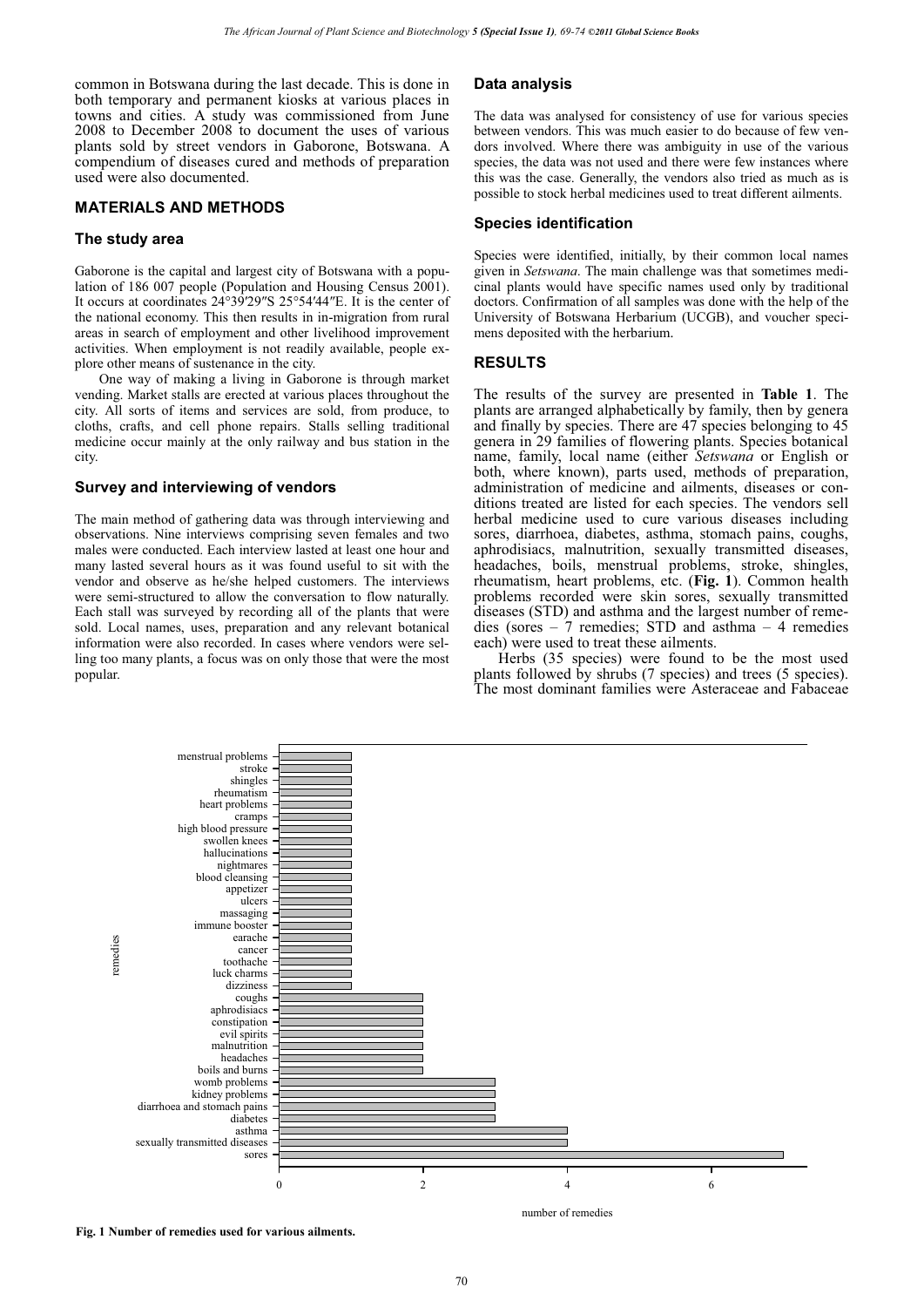**Table 1** Medicinal plants sold by street vendors in Gaborone, Botswana.

| <b>Family name</b> | Species name                                                    | Local name<br>(Setswana; English)      | Medicinal use and method of preparation                                                                                                                                                                                                                                                                                                                                                                                                       |
|--------------------|-----------------------------------------------------------------|----------------------------------------|-----------------------------------------------------------------------------------------------------------------------------------------------------------------------------------------------------------------------------------------------------------------------------------------------------------------------------------------------------------------------------------------------------------------------------------------------|
| Amaryllidaceae     | Ammocharis coronica (Ker-<br>Gawl.) Herb.                       | lesomo, seboka, motu;<br>tumble weed   | The bulb is used for curing swollen, painful knees. The bulb is cut into two<br>and half of it boiled in water, then the patient is soothed with it. The other<br>half is fried with nuts of <i>Ximenia americana</i> L. until it turns black. Small<br>incisions are then made on the swollen knees and the medicine applied<br>onto them.                                                                                                   |
|                    | <i>Scadoxus puniceus</i> (L.) Friis                             | mathubadifhala; blood                  | The tuber is used to cure persistent sores that do not heal up. Very small                                                                                                                                                                                                                                                                                                                                                                    |
|                    | & Nordal.                                                       | lily                                   | pieces of the tuber are used to wash the wound periodically.                                                                                                                                                                                                                                                                                                                                                                                  |
| Apiaceae           | Heteromorpha arborescens                                        | mmuabue, serethe;                      | The roots are boiled in milk and fed to malnourished children.                                                                                                                                                                                                                                                                                                                                                                                |
| Apocynaceae        | (Spreng.) Cham. & Sclechtd.<br>Raphionacme velutina Schltr.     | parsely tree<br>thobokwe               | The tuber is used as medicine for diarrhoea in babies. The tuber is sliced<br>into two. One half is roasted, cooled and applied on the baby's tummy.                                                                                                                                                                                                                                                                                          |
| Asparagaceae       | Asparagus africanus (Lam.)<br>Oberm.                            | mhalatsamaru; wild<br>asparagus        | The root is boiled in water and the medicine is used to treat genital sores<br>and discomforts.                                                                                                                                                                                                                                                                                                                                               |
|                    | Asparagus exuvialis Burch.<br>forma exuvialis                   | mosokelatsebeng                        | The roots and stems of the plants are used to cure kwashiorkor. The<br>medicine is prepared by boiling pieces of the stem and root in milk. It is<br>then allowed to cool and given to the child to drink.                                                                                                                                                                                                                                    |
| Asphodelaceae      | Aloe zebrina Baker                                              | kgophane; variegated<br>aloe           | Used to treat burns and treat diabetes. For the burns, the inner jelly part of<br>the succulent leaves is applied to the burns while for the treatment of<br>diabetes, the leaves are boiled in water and the juice taken orally.                                                                                                                                                                                                             |
| Asteraceae         | Artemisia afra Jacq. ex Willd.                                  | lengana; African<br>wormwood           | Any part of the plant is boiled in water for the treatment of asthma                                                                                                                                                                                                                                                                                                                                                                          |
|                    | Dicoma anomala Sond.                                            | tlhonya                                | The root is boiled in milk and the medicine is used to treat stomach pains<br>and diarrhoea.                                                                                                                                                                                                                                                                                                                                                  |
|                    | Helichrysum paronychioides<br>DC.                               | phate-ya-ngaka                         | The plant is boiled just like tea, milk can be added and or sugar to reduce<br>the bitterness. Then drink it cold or whilst hot. It is used for treating<br>internal sores.                                                                                                                                                                                                                                                                   |
|                    | Hirpicium bechuanense<br>(S.Moore) Rossl.                       | kgalemela                              | For stomach pains and diarrhoea. The root is chewed and only the juices<br>are swallowed. Alternatively the root can be ground to powder and soaked<br>in either hot or cold water. The solution is then drunk. It has a bitter taste.                                                                                                                                                                                                        |
|                    | Psiadia panctulata (DC.) Oliv. masegomabe<br>& Hiern ex Vatke   |                                        | The roots, branches and leaves of this plant are used to cure asthma, sores<br>and incessant coughs. When preparing for kids, boil in milk and add a little<br>bit of sugar to reduce the bitter taste. If it is an adult that has to use the<br>medicine, it is okay to boil in water and give to the patient to drink when                                                                                                                  |
| Bignoniaceae       | Kigelia africana (Lam.)                                         | <i>moporota</i> ; sausage tree         | the medicine has cooled.<br>The fruit is boiled with milk. It is used as an aphrodisiac for men and to                                                                                                                                                                                                                                                                                                                                        |
| Capparaceae        | Benth.<br>Cadaba aphylla (Thunb.)                               | <i>monnamontsho</i> ; leafless         | treat sexually transmitted diseases.<br>The root is glowed and pointed at the area where the wound (boil) is likely                                                                                                                                                                                                                                                                                                                           |
|                    | Willd.                                                          | cadaba                                 | to develop. The smoke is supposed to perfuse into the wound every time<br>this procedure is followed. For headache, the root is boiled in water and                                                                                                                                                                                                                                                                                           |
|                    | Capparis tomentosa Lam.                                         | <i>motawana</i> ; woolly caper<br>bush | taken orally.<br>The plant is used to ward off hallucinations, nightmares, evil spirits. It<br>casts away fear and is very strong against witch spells. The roots and stems<br>are soaked in water. For a person suffering from hallucinations, he or she<br>is washed in the solution of the medicine. For those troubled by bad spirits<br>and witches, the medicine solution is sprinkled around the fence of the<br>homestead and houses. |
| Combretaceae       | Combretum erythrophyllum<br>(Burch.) Sond.                      | <i>mokhukhu</i> ; river<br>bushwillow  | The root is ground into a powder and mixed water and is used to cleanse                                                                                                                                                                                                                                                                                                                                                                       |
| Commelinaceae      | Commelina diffusa Burm.f.                                       | kgopo                                  | the blood.<br>Heals the womb after birth. The root is powdered and mixed with warm or<br>cold water and then drunk.                                                                                                                                                                                                                                                                                                                           |
| Convolvulaceae     | Turbina oblogata (E. Mey. ex<br>Choisy) A. Meeuse               | mokatelo                               | The bulb is an appetizer <i>i.e.</i> , creates the desire to eat, particularly to<br>children. It is pounded and soaked in water. Alternatively one can just put<br>it in the food that one intends giving to the child.                                                                                                                                                                                                                      |
| Cucurbitaceae      | Cucumis hirsutus Sond.                                          | mukununu                               | It is used for ulcers, it helps in breaking them open. The roots are boiled in<br>water and the medicine given to the patient to drink. When the ulcer                                                                                                                                                                                                                                                                                        |
|                    | Momordica repens Bremek                                         | naka-la-tlou                           | breaks, it is further treated with the bark of Peltophorum africanum Sond.<br>The root is powdered and mixed with water. The mixture is used to clean<br>the womb after a difficult birth.                                                                                                                                                                                                                                                    |
|                    | Zehneria marlothii (Cogn.)<br>R.& A. Farnandes                  | phekolola                              | The tubers are used to chase away evil spirits. They are chopped and<br>placed into cold or hot water. Then the solution is used to sprinkle around                                                                                                                                                                                                                                                                                           |
| Ebenaceae          | Euclea divinorum Heirn                                          | motlhakola; diamond-<br>leaved euclea  | the house and home to cast away the evil spirits.<br>The root is used as a cure for kidneys. It is boiled in milk and given to the<br>patient to drink.                                                                                                                                                                                                                                                                                       |
| Euphorbiaceae      | Erythrococca trichogyne<br>(Mull.Arg.) Prain var.<br>trichogyne | <i>mononyane</i> ; twin red-<br>berry  | The root is powdered and mixed with water. The mixture is use for the<br>treatment of diabetes and asthma.                                                                                                                                                                                                                                                                                                                                    |
|                    | Jatropha erythropoda Pax and thotamadi<br>K. Hoffm.             |                                        | It is used to cure constipation. It can either be used alone or in a<br>concoction with other medicines. The tuber is chopped and placed in hot<br>water and then left to cool. Half a cup of the medicine is taken in the<br>morning and another one in the evening until one feels the stomach<br>problem is relieved. It is also said to be used to treat rash associated with<br>sexually transmitted diseases and to cleanse the womb.   |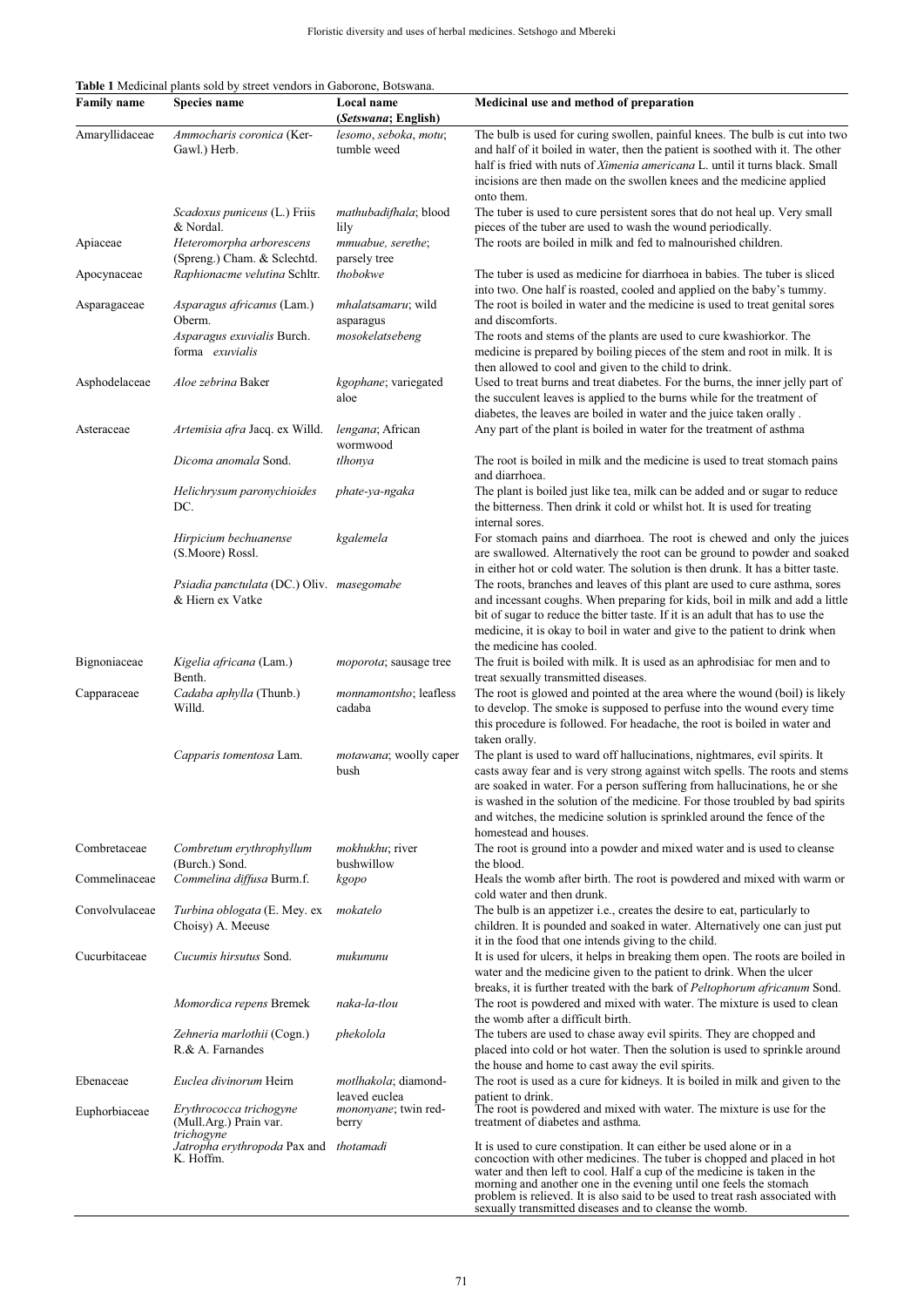| Table 1 (Cont.)    |                                                                         |                                               |                                                                                                                                                                                                                                                                                                                                                                                                                   |
|--------------------|-------------------------------------------------------------------------|-----------------------------------------------|-------------------------------------------------------------------------------------------------------------------------------------------------------------------------------------------------------------------------------------------------------------------------------------------------------------------------------------------------------------------------------------------------------------------|
| <b>Family name</b> | Species name                                                            | Local name<br>(Setswana; English)             | Medicinal use and method of preparation                                                                                                                                                                                                                                                                                                                                                                           |
| Euphorbiaceae      | Jatropha zeyheri Sond.                                                  | seswagadi                                     | The root is soaked in water and the medicine is used to cleanse kidneys,<br>and intestines.                                                                                                                                                                                                                                                                                                                       |
|                    | Tragia okanyua Pax                                                      | <i>sebabetsane</i> ; stinging<br>nettle       | The root is powdered, mixed with water and drunk to cure sexually<br>transmitted diseases.                                                                                                                                                                                                                                                                                                                        |
| Fabaceae           | Cassia abbreviata Oliv. subsp<br>beareana (Holmes) Brenan.              | monepenepe; long-tail<br>cassia               | The root is ground into a powder, mixed with water and used to wash<br>"dirty" blood. "Dirty" blood refers to a situation like during<br>miscarriages. A person that has miscarried is said to have dirty blood and<br>so ought to be cleaned hence the use of this medicine. It is also used to<br>treat diabetes.                                                                                               |
|                    | Elephantorrhiza burkei Benth. ntolane; sumach bean                      |                                               | The root is powdered and used for massaging muscles. Pregnant women<br>are massaged with it before giving birth.                                                                                                                                                                                                                                                                                                  |
|                    | Indigofera flavicans Bak.                                               | tshikadithata                                 | The root is boiled in water and the mixture taken orally to boost the human<br>immune system especially of those people whose immune system is<br>compromised by the effects of HIV.                                                                                                                                                                                                                              |
|                    | Otoptera burchellii DC.                                                 | mosiha-wa-poo,<br>mpingambize                 | All parts of the plant are used as medicine for earaches. The plant parts are<br>boiled in water and then oil drops are added to the solution. A few drops<br>are then administered to the ear.                                                                                                                                                                                                                   |
|                    | Peltophorum africanum Sond.                                             | <i>mosetlha</i> ; weeping wattle              | The bark is ground into powder and mixed with ground bark of<br>Sclerocarya birrea (A.Rich.) Hochst. subsp. caffra (Sond.) Kokwaro for<br>the treatment of early cancer. It is crushed on its own and mixed with hot                                                                                                                                                                                              |
| Hyacinthaceae      | Urginea sanguinea Schinz                                                | sekaname                                      | water for the treatment of asthma.<br>The bulb is chopped into pieces. The pieces are then added to the water<br>that the widow or widower has to bath with. Some of the pieces are then<br>taken along to every place that the widower visits for the first time and<br>added into the food that he/she shall be eating for the first time. This<br>practice shall continue for a period lasting the whole year. |
| Hydnoraceae        | <i>Hydnora johannis</i> Becc. var.<br>johannis                          | letlhole                                      | The bulb is boiled either whole or in powdered form in water and used to<br>cleanse the body in general, but most commonly helps with menstrual<br>problems.                                                                                                                                                                                                                                                      |
| Hypoxidaceae       | Hypoxis hemerocallidea Fisch. tshuku-ya-poo; African<br>Mey & Ave-Lall. | potato                                        | The tuber is chopped and put into hot water. It is then left to soak and<br>allowed to cool overnight. The debris is then sieved off and the liquid<br>given to the patient to drink. This medicine is used for curing sexually<br>transmitted diseases and kidney problems. It is also said to be an<br>aphrodisiac.                                                                                             |
| Lamiaceae          | Acrotome inflata Benth.                                                 | leatla, seromo;<br>tumbleweed                 | The root is used to relieve uterus pains. It is boiled or soaked in water and<br>taken orally.                                                                                                                                                                                                                                                                                                                    |
|                    | Clerodendrum ternatum<br>Schinz var. ternatum                           | sedupapula; cat's claw                        | The roots are use to relieve constipated patients. They are boiled in water<br>and then allowed to cool. The solution is then given to the patient to drink<br>in the morning, afternoon and in the evening, using a coffee mug quantity.                                                                                                                                                                         |
|                    | Myrothamnaceae <i>Myrothamnus flabellifolius</i><br>(Sond.) Welw.       | <i>moswaarula</i> ; resurrection<br>plant     | Used to cure stroke and shingles. Any part of the shoot is ground into a<br>powder and prepared just like tea.                                                                                                                                                                                                                                                                                                    |
| Pedaliaceae        | Harpagophytum procumbens<br>(Burch.) DC.                                | sengaparile; devils claw                      | Tubers are sliced and put in hot water. The mixture is then allowed to<br>settle overnight. The debris is then sieved using a very fine sieve or cloth<br>and the solution is used as medicine. The medicine is used to treat high<br>blood pressure, cramps and rheumatism.                                                                                                                                      |
|                    | Pterodiscus ngamicus N.E.Br. pelo-ya-khutsana<br>ex Stapf               |                                               | The bulb is boiled in water and the medicine is used to treat heart<br>problems.                                                                                                                                                                                                                                                                                                                                  |
| Pittosporaceae     | Pittosporium viridiflorium<br>Sims.                                     | moragangaka;<br>cheesewood                    | The bark of the plant is used to cure sexually transmitted diseases and<br>internal itches. It works as a concoction with other plants such as <i>Hypoxis</i><br>hemericallidea Fisch. Mey. & Ave-Lall. and Hirpicium bechuanense<br>(S.Moore) Rossl. The bark is soaked in water and taken periodically. It has<br>a bitter taste.                                                                               |
| Plumbaginaceae     | Plumbago zeylanica L.                                                   | masigomabe; white<br>plumbago                 | The roots are soaked in water to prepare the medicine. It is a cure for sores.<br>It is also used to cure coughs in kids.                                                                                                                                                                                                                                                                                         |
| Poaceae            | Vossia cuspidata (Roxb.)<br>Griff.                                      | mojakubu; hippo grass                         | The grass is either boiled and mixture applied to the body like a lotion or is<br>burnt like a candle. In either case it is thought to bring luck, especially to<br>business.                                                                                                                                                                                                                                     |
| Rhamnaceae         | Ziziphus mucronata Willd.<br>subsp.mucronata                            | mokgalo; buffalo thorn                        | The bark is boiled in water and the mixture is used for gargling and<br>washing mouth for the treatment of toothache.                                                                                                                                                                                                                                                                                             |
| Rubiaceae          | Rubia horrida (Thunb.) Puff                                             | madi-a-phalane                                | The leaves are ground into a powder and mixed with water and taken<br>orally to treat dizziness.                                                                                                                                                                                                                                                                                                                  |
| Rutaceae           | <i>Thamnosma rhodesica</i> (Baker<br>f.) Mendoca                        | moralala                                      | The twigs are pounded to powder, mixed with water and the patient<br>washed with the solution. It is used for washing water-filled sores.                                                                                                                                                                                                                                                                         |
| Solanaceae         | Solanum incanum L.                                                      | <i>tholwana-e-tona</i> ; bitter<br>apple      | The root is cooked with milk and sipped periodically. This is medicine for<br>infants. It cures problems such as terrible headaches, and a condition                                                                                                                                                                                                                                                              |
| Tiliaceae          | Grewia flavescens Juss.                                                 | <i>motsotsojane</i> ; rough-<br>leaved raisin | where by nerves net the head showing signs of abnormality.<br>The root is boiled in milk and used to treat big sores under the chin.                                                                                                                                                                                                                                                                              |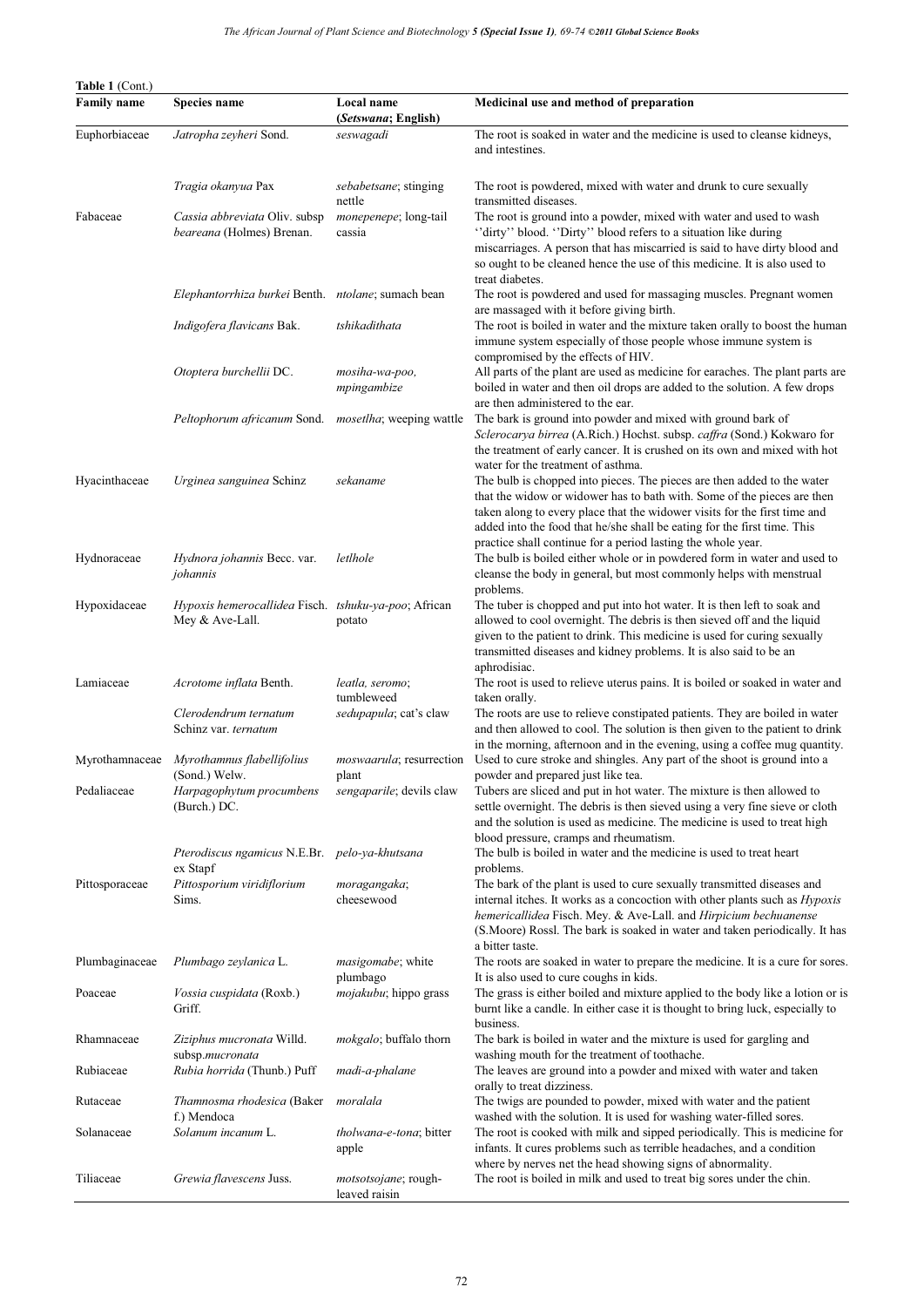

**Fig. 2 Photographs of some of the herbal medicines**: *Hirpicium bechuanense* (**A**), *Cassia abbreviata* subsp *beareana* (**B)**, *Cadaba aphylla* (**C**), *Capparis tomentosa* (**D**), *Helichrysum paronychioides* (**E**), *Jatropha erythropoda* (**F**), *Myrothamnus flabellifolius* (**G**), *Urginea sanguinea* (**H**), *Dicoma anomala* (**I**).

(5 species), Euphorbiaceae (4 species), and Curcubitaceae (3 species). Other families with low numbers are listed below: Amaryllidaceae, Aspragaceae, Capparaceae, Lamiaceae and Pedaliaceae (2 species), Apiaceae, Apocynaceae, Asphodelaceae, Bignoniaceae, Combretaceae, Commelinaceae, Convolvulaceae, Ebenaceae, Hyacinthaceae, Hydnoraceae, Hypoxidaceae, Myrothamnaceae, Pittosporaceae, Plumbaginaceae, Poaceae, Rhamnaceae, Rubiaceae, Rutaceae, Solanaceae, and Tiliaceae (1 species). A photo sample of the herbal medicines is shown in **Fig. 2**.

There were plants that were used to treat more than one disease. These were *Aloe zebrina*, *Psiadia punctulata*, *Kigelia africana*, *Cadaba aphylla*, *Erythrococca trichogyne*, *Jatropha zeyheri*, *Peltophorum africanum*, *Hypoxis hemericallidea*, *Myrothamnus flabellifolius*, *Harpagophytum procumbens*, *Pittosporum viridiflorum* and *Plumbago zeylanica*. Preference for their use might be due to their availability.

Different parts of medicinal plants were used as medicine. Among the different plant parts, roots were most frequently used for the treatment of diseases (62%) followed by whole plant and stem  $(11\%$  each), bark  $(6\%)$ , leaf and shoot (4%), and fruit (2%). The methods of preparation fall into five categories, viz: water extraction (47%), powder (29%), milk extraction (16%), roast (4%) and fresh specimens (4%). It should be noted that even in cases where the specimens were powdered, they were still eventually mixed with water to make the medicine. Most of the medicines were for internal consumption.

Most of the remedies consisted of a single plant part, prepared through one or more methods of preparation. In the instance where this is the case, medicines prepared through the different methods would be used to treat differing ailments also. For example, leaves of *Aloe zebrina* were used fresh to treat burns but were boiled in water to prepare a juice that is taken orally for the treatment of diabetes. It was also observed that medicine could be prepared by different methods but still treating the same ailment. For example, the roots of *Hirpicium bechuanense* could either be chewed and the juices swallowed or soaked in cold or hot water and taken orally, for the treatment of stomach pains and diarrhoea. It was further noted that still some medicines could be used for more than one condition. For example, the water extract of the tuber of *Hypoxis hemericallidea* could be used to treat sexually transmitted diseases, kidney problems and be an aphrodisiac at the same time!

### **DISCUSSION**

Indigenous knowledge systems are engrained in all cultures and societies. The general populace is conscientiously aware of certain individuals within their societies who are endowed with the knowledge of medicines of plant origin that are useful for providing mental and physical relief from illness, trauma and other disturbances. With such people in the community, health services are easily available and accessible. These practitioners of herbal medicines have somewhat been relegated to the background due to the advent of western, scientific-based medicines.

Most governments throughout the world recognise the importance of traditional herbal medicine and the potential role it could play in primary health care. The extent to which herbal preparations are prescribed within conven